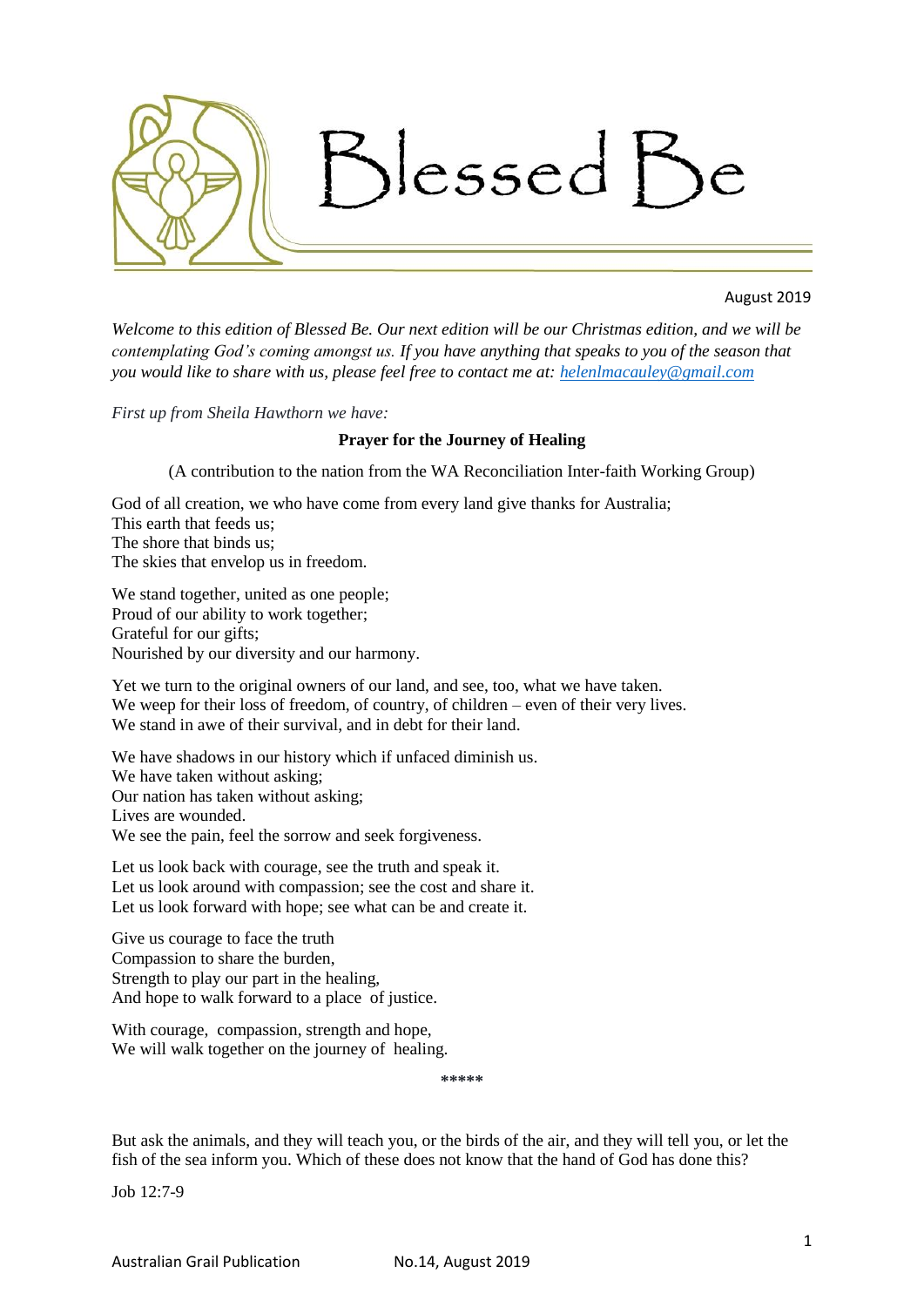*Elizabeth Lee has sent us this piece to contemplate and reflect on:*

**Contemplative Photography in Spiritual Companioning.**

Image from: <https://www.lifegate.com/app/uploads/kintsugi21.jpg>

I am part of a 40-minute lunch time "Connect and Reflect" Contemplative Dialogue circle that meets each Thursday lunch time at Pitt St Uniting Church, an inner-city church in Sydney.

We commence with 10 minutes' meditation. Then each person introduces themselves and answers an opening question, on this occasion "where have you recently seen beauty?"

Then I placed a photo on the centre table., an example of the Japanese art of Kintsugi whereby a broken piece of pottery is repaired with gold.

I posed a series of questions, each person invited to share their response. No discussion, just intentional, attentive listening and pausing.

1. As you gaze upon the picture what do you notice?

2. What is evoked within you?

3. How does it connect with what is going on in your life at present?

4. We then paused, honouring what has been shared and noticed, what has shifted for us in our time together. Participants were then invited to share their noticings.

5. Following a brief time of silence gratitude is named.

I was overwhelmed by the insights shared and the wisdom revealed. What a graced experience!

I invite you to gaze upon the image and ask yourself the same questions and notice what rises within you.

\*\*\*\*\*\*

## *Sheila Hawthorn has given us this piece by Dag Hammarskjold out of* Markings:

To have humility is to experience reality, not *in relation to ourselves*, but in its sacred independence. It is to see, judge and act from the point of rest in ourselves. Then, how much disappears, and all that remain fall into place.

In the point of rest, in the centre of our being, we encounter a world where all things are at rest in the same way. Then a tree becomes a mystery, a cloud a revelation, each man and woman a cosmos of whose riches we can only catch glimpses. The life of simplicity is simple, but it opens to us a book in which we never get beyond the first syllable.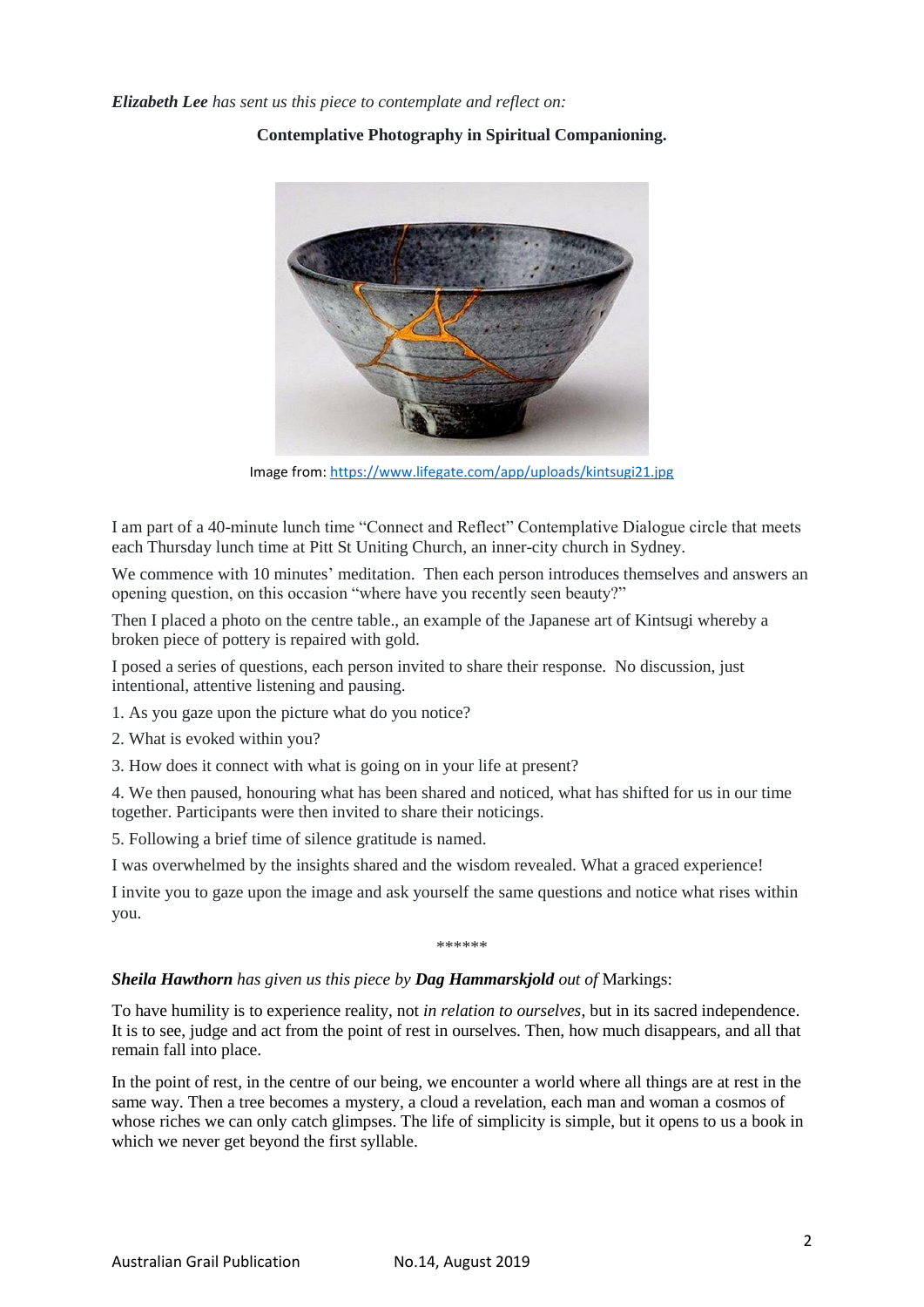**A Prayer of Compassion** *adapted and changed from the singular to plural by Mother Teresa from the original prayer poem* **Radiating Christ** *by Cardinal John Henry Newman (1801-1890)*:

Dear Jesus, help us to spread your fragrance everywhere we go. Flood our souls with your spirit and life. Penetrate and possess our whole being so utterly, that our lives may only be a radiance of yours.

Shine through us, and be so in us, that every person we should come in contact with may feel your presence in our soul. Let them look up and see no longer us, but only Jesus.

Stay with us, and then we shall begin to shine as you shine; so to shine as to be a light to others; the light, Jesus, will be all from you. None of it will be ours. It will be you shining on others through us.

Let us thus praise you in the way you love best, by shining on those around us. Let us preach you without preaching: not by words, but by our example, by the catching force, the sympathetic influence of what we do, the evident fullness of the love our hearts bear for you. Amen.

\*\*\*\*\*\*

*This year, the, Jewish day of mourning, the Ninth of Av, fell in August. It is a time to remember the loss of the temple, the times of persecution, the holocaust…. Reb Zalman Schachter-Shalomi has written this prayer for the occasion. It is a prayer that, with little modification, we could all say.*

Comfort, Yah our God, those who mourn Your sacred House; those who feel their own losses and the lost lives of their loved ones; those who live in Jerusalem, promised to be the City of Peace, the beginning of the total redemption. Although the Holy City is now in the hands of Israel, there is fear of violent attack in the hearts of her inhabitants. While other nations have yet to consent to her integrity, we Jews have yet to learn to live in peace with each other, with our neighbours and with other religions and peoples who claim their share in her.

Comfort us, Yah, Great God, awesome One, with that holy vision of the House of Prayer for all Peoples. Place into our hearts feelings of respect and kinship of each people and creed for its counterpart. May we all become aware that we are Your creation and that Your Glory is exalted through diverse hymns which form harmonies to the Anthem of the Sabbath. May it be granted us that anyone entering the gates of the Holy City be fully comforted, doubly consoled!

We praise You Yah, Who, while consoling Zion, builds Jerusalem! AMEN!

<https://www.patheos.com/resources/additional-resources/2009/07/prayers-for-the-ninth-of-av>

\*\*\*\*\*

#### *Now some words by Thomas Merton from* **New Seeds of Contemplation:**

Our vocation is not simply to *be*, but to work together with God in the creation of our own life, our own identity, our own destiny. We are free beings and sons of God. This means that we should not passively exist, but actively participate in His creative freedom, in our own lives, and in the lives of others, by choosing the truth. To put it better, we are even called to share with God the work of *creating* the truth of our identity